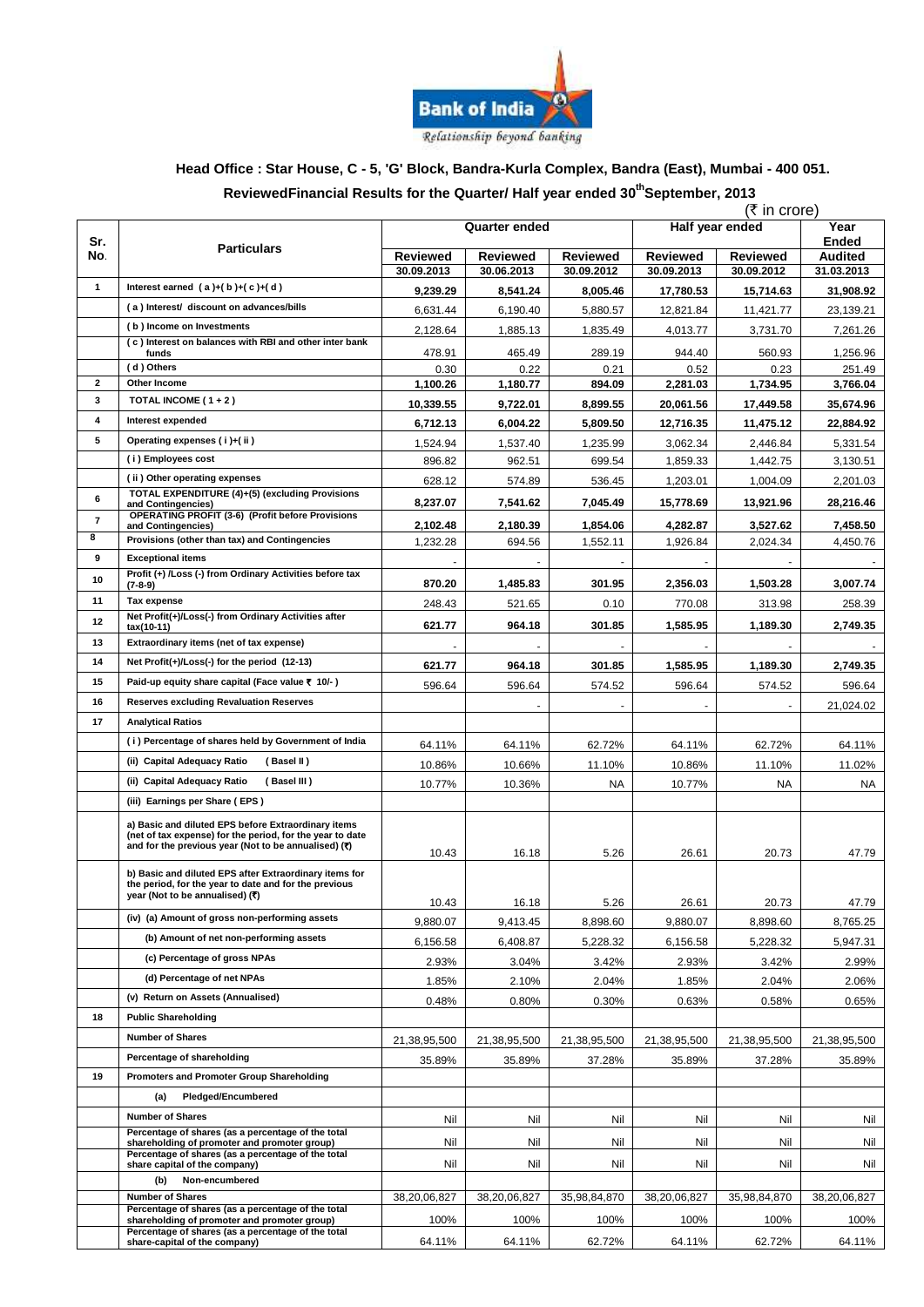#### **Segment Information : Part A: Business Segments**

|                                          |                 |                      |                 |                 | (₹ in crore)    |                |  |  |
|------------------------------------------|-----------------|----------------------|-----------------|-----------------|-----------------|----------------|--|--|
| <b>Particulars</b>                       |                 | <b>Quarter ended</b> |                 |                 | Half year ended |                |  |  |
|                                          | <b>Reviewed</b> | <b>Reviewed</b>      | <b>Reviewed</b> | <b>Reviewed</b> | <b>Reviewed</b> | <b>Audited</b> |  |  |
|                                          | 30.09.2013      | 30.06.2013           | 30.09.2012      | 30.09.2013      | 30.09.2012      | 31.03.2013     |  |  |
| <b>Segment Revenue</b>                   |                 |                      |                 |                 |                 |                |  |  |
| a) Treasury Operations                   | 2,838.42        | 3,049.32             | 2423.91         | 5887.74         | 4.774.11        | 9,567.96       |  |  |
| b) Wholesale Banking Operations          | 4,966.83        | 4,195.72             | 3909.28         | 9162.55         | 7,939.83        | 15,808.70      |  |  |
| c) Retail Banking Operations             | 2,546.74        | 2,490.41             | 2592.45         | 5037.15         | 4,781.30        | 10,117.94      |  |  |
| d) Unallocated                           | 0.21            | 1.13                 | 0.10            | 1.34            | 0.78            | 266.71         |  |  |
| Total                                    | 10,352.20       | 9,736.58             | 8925.74         | 20088.78        | 17,496.02       | 35,761.31      |  |  |
| Less: Inter Segment Revenue              | 12.65           | 14.57                | 26.19           | 27.22           | 46.44           | 86.35          |  |  |
| <b>Income from Operations</b>            | 10,339.55       | 9,722.01             | 8899.55         | 20061.56        | 17,449.58       | 35,674.96      |  |  |
| <b>Segment Results</b>                   |                 |                      |                 |                 |                 |                |  |  |
| a) Treasury Operations                   | 316.43          | 1,123.03             | 377.75          | 1439.46         | 739.31          | 1,120.98       |  |  |
| b) Wholesale Banking Operations          | 542.00          | 261.04               | (10.36)         | 803.04          | 735.56          | 897.31         |  |  |
| c) Retail Banking Operations             | 159.68          | 236.53               | 45.52           | 396.21          | 244.56          | 1,212.47       |  |  |
| d) Unallocated                           | (147.91)        | (134.77)             | (110.96)        | (282.68)        | (216.15)        | (223.02)       |  |  |
| Total                                    | 870.20          | 1,485.83             | 301.95          | 2356.03         | 1,503.28        | 3,007.74       |  |  |
| Less : i) Other Un-allocable expenditure |                 |                      |                 |                 |                 |                |  |  |
| ii) Un-allocable income                  | ÷               |                      | $\overline{a}$  | $\overline{a}$  | L.              |                |  |  |
| <b>Total Profit Before Tax</b>           | 870.20          | 1,485.83             | 301.95          | 2356.03         | 1,503.28        | 3,007.74       |  |  |
| <b>Provision for Tax</b>                 | 248.43          | 521.65               | 0.10            | 770.08          | 313.98          | 258.39         |  |  |
| <b>Net Profit</b>                        | 621.77          | 964.18               | 301.85          | 1585.95         | 1,189.30        | 2,749.35       |  |  |
| <b>Segment Assets</b>                    |                 |                      |                 |                 |                 |                |  |  |
| a) Treasury Operations                   | 155,167.05      | 1,63,602.34          | 121,741.04      | 155167.05       | 121,741.04      | 1,42,167.18    |  |  |
| b) Wholesale Banking Operations          | 266, 957.61     | 2,33,227.73          | 193,942.42      | 266957.61       | 193,942.42      | 2,23,015.31    |  |  |
| c) Retail Banking Operations             | 83,125.61       | 81,955.02            | 72,684.98       | 83125.61        | 72,684.98       | 78,291.64      |  |  |
| c) Unallocated                           | 7,792.13        | 7,039.52             | 7,370.78        | 7792.13         | 7,370.78        | 9,128.59       |  |  |
| Total                                    | 513,042.40      | 4,85,824.61          | 395,739.22      | 513042.40       | 395,739.22      | 4,52,602.72    |  |  |
| <b>Segment Liabilities</b>               |                 |                      |                 |                 |                 |                |  |  |
| a) Treasury Operations                   | 147,587.91      | 1,55,659.92          | 115,439.57      | 147587.91       | 115,439.57      | 1,35,823.60    |  |  |
| b) Wholesale Banking Operations          | 254,211.04      | 2,22,188.94          | 183,691.89      | 254211.04       | 183,691.89      | 2,13,080.56    |  |  |
| c) Retail Banking Operations             | 79,055.85       | 78,026.44            | 69,045.44       | 79055.85        | 69,045.44       | 74,860.17      |  |  |
| c) Unallocated                           | 5,904.66        | 4,654.63             | 5,213.88        | 5904.66         | 5,213.88        | 4,920.23       |  |  |
| Total                                    | 486,759.46      | 4,60,529.93          | 373,390.78      | 486759.46       | 373,390.78      | 4,28,684.56    |  |  |
| <b>Capital Employed</b>                  |                 |                      |                 |                 |                 |                |  |  |
| (Segment Assets - Segment Liabilities)   |                 |                      |                 |                 |                 |                |  |  |
| a) Treasury Operations                   | 7,579.14        | 7,942.42             | 6,301.48        | 7579.14         | 6,301.48        | 6,343.58       |  |  |
| b) Wholesale Banking Operations          | 12,746.57       | 11,038.79            | 10,250.53       | 12746.57        | 10,250.53       | 9,934.75       |  |  |
| c) Retail Banking Operations             | 4,069.76        | 3,928.58             | 3,639.53        | 4069.76         | 3,639.53        | 3,431.47       |  |  |
| c) Unallocated                           | 1,887.47        | 2,384.89             | 2,156.90        | 1887.47         | 2,156.90        | 4,208.36       |  |  |
| Total                                    | 26,282.94       | 25,294.68            | 22,348.44       | 26282.94        | 22,348.44       | 23,918.16      |  |  |

# **Part B: Geographical Segments**

| <b>Particulars</b> | <b>Quarter ended</b> |                 |                 | Half year ended |                 | <b>Year Ended</b> |
|--------------------|----------------------|-----------------|-----------------|-----------------|-----------------|-------------------|
|                    | <b>Reviewed</b>      | <b>Reviewed</b> | <b>Reviewed</b> | <b>Reviewed</b> | <b>Reviewed</b> | <b>Audited</b>    |
|                    | 30.09.2013           | 30.06.2013      | 30.09.2012      | 30.09.2013      | 30.09.2012      | 31.03.2013        |
| Revenue            |                      |                 |                 |                 |                 |                   |
| Domestic           | 9289.22              | 8,776.08        | 7,964.61        | 18065.30        | 15,490.09       | 31,877.04         |
| International      | 1050.33              | 945.93          | 934.94          | 1996.26         | 1,959.49        | 3,797.92          |
| <b>Total</b>       | 10339.55             | 9,722.01        | 8,899.55        | 20061.56        | 17,449.58       | 35,674.96         |
| <b>Assets</b>      |                      |                 |                 |                 |                 |                   |
| Domestic           | 373066.96            | 3,60,018.30     | 3,07,426.55     | 373066.96       | 3,07,426.55     | 3,38,278.45       |
| International      | 139975.44            | 1,25,806.31     | 88,312.67       | 139975.44       | 88,312.67       | 1,14,324.27       |
| <b>Total</b>       | 513042.40            | 4,85,824.61     | 3,95,739.22     | 513042.40       | 3,95,739.22     | 4,52,602.72       |

Note: There are no significant Other Banking Operations carried on by the Bank.

### **Allocations of costs :**

- a) Expenses directly attributable to particular segment are allocated to the relative segment.
- b) Expenses not directly attributable to specific segment are allocated in proportion to number of employees/business managed.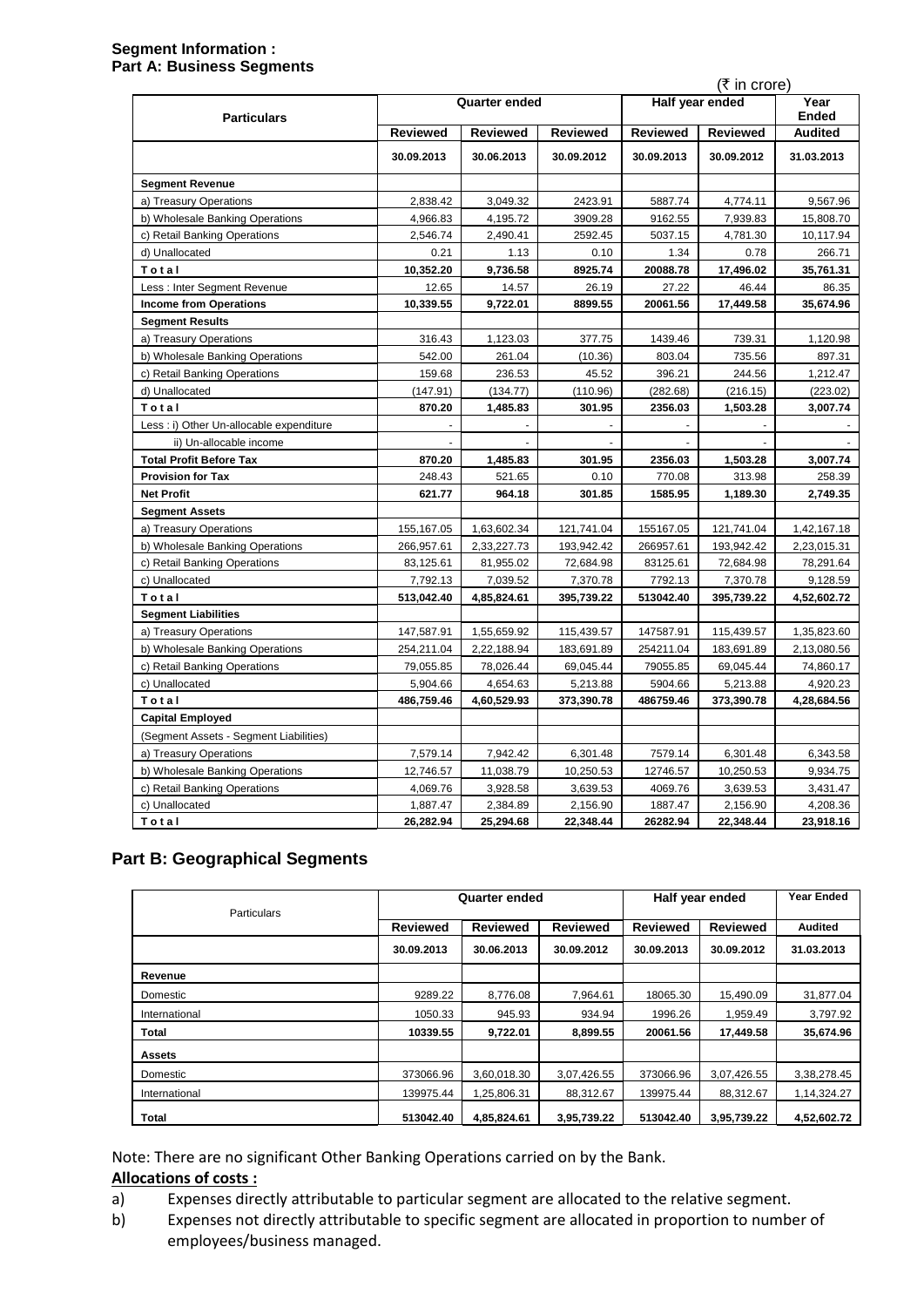# **SUMMARISED BALANCE SHEET**

|                                                | (₹ in crores)              |                            |  |  |
|------------------------------------------------|----------------------------|----------------------------|--|--|
| <b>Particulars</b>                             | As at                      | As at                      |  |  |
|                                                | 30 <sup>th</sup> September | 30 <sup>th</sup> September |  |  |
|                                                | 2013                       | 2012                       |  |  |
|                                                | Reviewed)                  | Reviewed)                  |  |  |
| <b>CAPITAL AND LIABILITIES</b>                 |                            |                            |  |  |
| Capital                                        | 596.64                     | 574.52                     |  |  |
| <b>Reserves and Surplus</b>                    | 25,686.30                  | 21,773.92                  |  |  |
| <b>Deposits</b>                                | 4,32,281.84                | 3,32,694.67                |  |  |
| <b>Borrowings</b>                              | 41,750.63                  | 29,434.28                  |  |  |
| Other Liabilities and provisions               | 12,726.99                  | 11,261.83                  |  |  |
| <b>TOTAL</b>                                   | 5,13,042.40                | 3,95,739.22                |  |  |
|                                                |                            |                            |  |  |
| <b>ASSETS</b>                                  |                            |                            |  |  |
| Cash and balances with Reserve Bank of India   | 24,621.03                  | 17,079.69                  |  |  |
| Balances with bank and money at call and short |                            | 19,198.00                  |  |  |
| notice                                         | 34,658.14                  |                            |  |  |
| Investments                                    | 1,07,412.73                | 90,146.98                  |  |  |
| Advances                                       | 3,32,190.19                | 2,56,147.90                |  |  |
| <b>Fixed Assets</b>                            | 2,957.20                   | 2,839.19                   |  |  |
| <b>Other Assets</b>                            | 11,203.11                  | 10,327.46                  |  |  |
| <b>TOTAL</b>                                   | 5,13,042.40                | 3,95,739.22                |  |  |

## **NOTES:**

- 1. The financial results for the quarter/half year ended  $30<sup>th</sup>$ September, 2013 have been arrived at on the basis of the same accounting policies as those followed in the preceding financial year ended 31<sup>st</sup> March, 2013 except for provision of net depreciation as per RBI Circular as given in note 8 (b) below.
- 2. The above financial results have been approved by the Board of Directors at its meeting held on 31<sup>st</sup>October, 2013 and have been subjected to Limited Review by the Statutory Central Auditors of the Bank
- 3. The financial results for the quarter/half year ended  $30<sup>th</sup>$ September, 2013 have been arrived at after considering extant guidelines of Reserve Bank of India (RBI) on Prudential norms for Income Recognition, Asset Classification and Provisioning and providing for other usual and necessary provisions including employee benefits on estimated basis.
- 4. In accordance with the RBI circular no.DBOD.BP.BC.80/21.04.018/2010-11dated 09.02.2011:
	- a sum of  $\bar{\tau}$ 110.61 crores has been charged to the Profit & Loss Account during the quarter on proportionate basis towards additional liability of  $\overline{2}2212.15$  crores (being amortised over 5 years beginning from 31.03.2011) on account of reopening of pension option for existing employees who had not opted for pension earlier calculated on actuarial basis. The balance amount of  $\overline{663.66}$ crores is being carried forward to be charged to Profit & Loss Account for future periods.
	- a sum of  $\overline{z}21.45$  crores has been charged to the Profit & Loss Account during the quarter on proportionate basis towards additional liability of  $\overline{*}428.96$  crores (being amortised over 5 years beginning from 31.03.2011) on account of the enhancement of gratuity limits in Payment of Gratuity Act, 1972. The balance amount of  $\overline{5}128.67$ crores is being carried forward to be charged to Profit & Loss Account for future periods.